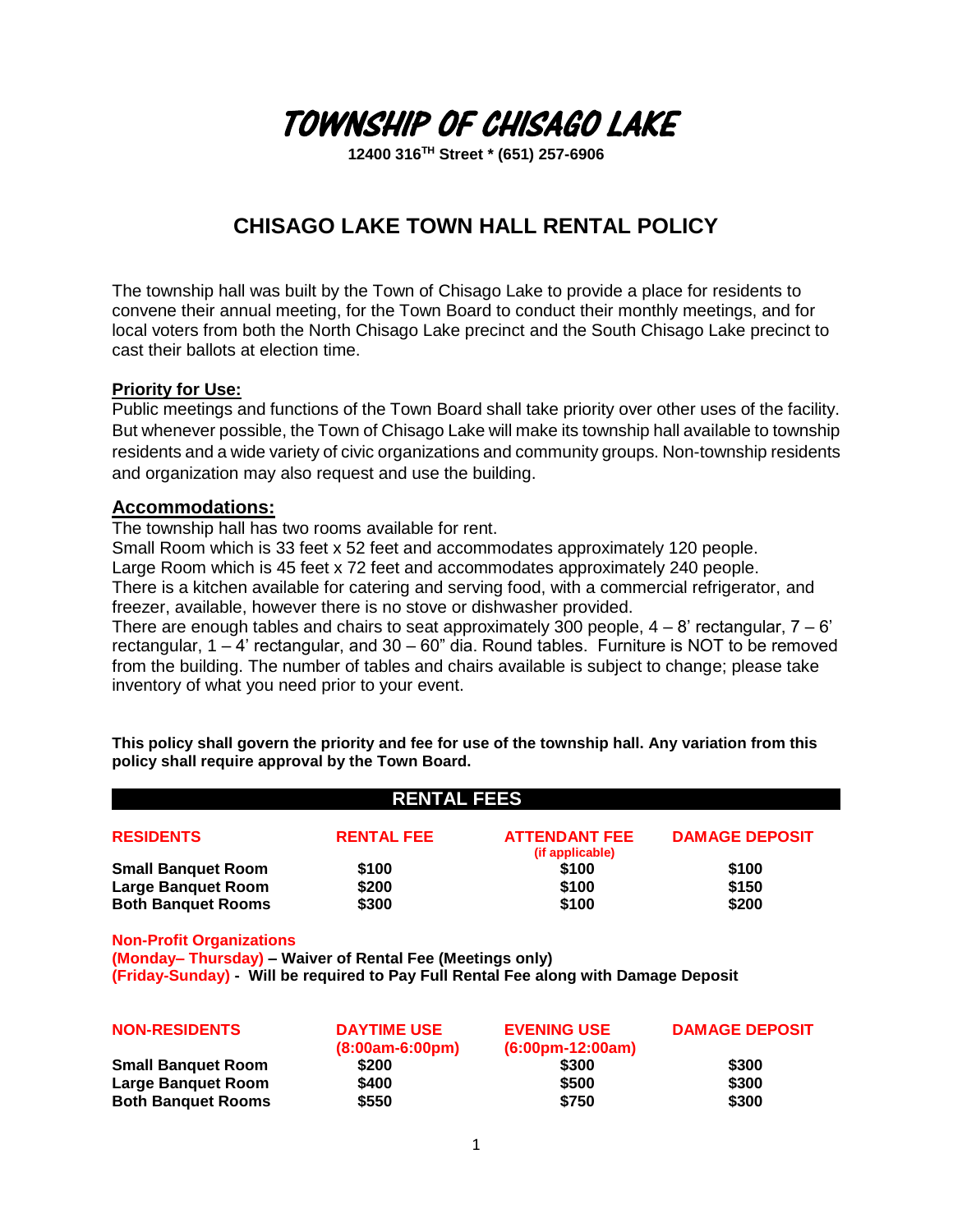# **Renters Bound by Policy:**

The rental of the township hall constitutes Renter's acceptance of the terms and conditions of this policy. (Renter means the person, corporation, or entity that submits an application to rent the Hall.) The Renter assumes full responsibility for any damage caused in connection with their **event/activity and for the actions of those attending. If a corporation or entity is renting the Hall,** an officer or agent of the corporation must be designated on the application as the responsible person for the rental though doing so does not limit the liability of the corporation or entity for the rental or what occurs during the Event.

# **Waiver to Rental Fees:**

Rental fees may be waived by the Town Board for use of the facility for meetings by the following groups (Monday-Thursday) when such groups are largely comprised of Chisago Lake Township residents:

- **1.** Chisago Lakes Area School district and Home School students
- **2.** Local 4H clubs and Chisago County Extension Programs
- **3.** Local Boy Scout, Cub Scouts, and Girl Scout Troops
- **4.** Chisago Lakes Area Lions and Chisago Lakes Rotary
- **5.** Chisago Lakes Area Chamber of Commerce
- **6.** Senior Adult activity groups for cards, beanbags, etc.
- **7.** Veteran organizations and military support groups

Damage deposit may be waived for the above groups provided they properly clean up after their meetings. Such groups are also encouraged to assist the township with community related projects, recycle activities, and park cleanup. If it is an annual party, banquet, or consist of a large group you will be required to pay the full rental fee, along with the damage deposit.

#### **Damage Deposit:**

All Renters must pay a damage deposit, prior to event. All payments shall be made to "Town of Chisago Lake." All or part of the damage deposit may be refunded if the Hall is cleaned satisfactorily and there is no damage to furnishings or the building.

The Renter will be held is responsible for all damages to the Hall, parking lot, and grounds during their event. Any additional cleaning, or repairs from damages that need to be done may result in retention of a portion or all of damage deposit. If the costs to clean and repair the hall or outside area exceed the amount of the damage deposit. The Renter will be responsible for reimbursing the Town for all costs the Town incurs to clean and repair, including collection costs. The Town will provide the Renter a bill containing an itemized list of costs incurred to clean and repair the hall and grounds that is due and payable upon receipt.

# **Attendant:**

An attendant will be available for set-up, unlocking and locking the building, assist with maintenance or facility needs during the event, provide direction with clean-up, and inspect the facility for any damage after an event.

#### **Application Process:**

All rental requests must be made on the application form provided by the Town and shall be delivered to the *Town Clerk*. All rental requests should be submitted at least 30 days before the proposed Event. Reservations may be made up to one year in advance. Upon receipt of the completed Rental Application, full rental fee, and Security coverage payment (if applicable), the hall will be reserved on the requested date, if available. Any modifications, limitations, or additional requirements must be in writing and indicated on the Rental Application. **A Renter may NOT sublet the Hall, nor may the Application of rental privileges be transferred or assigned.**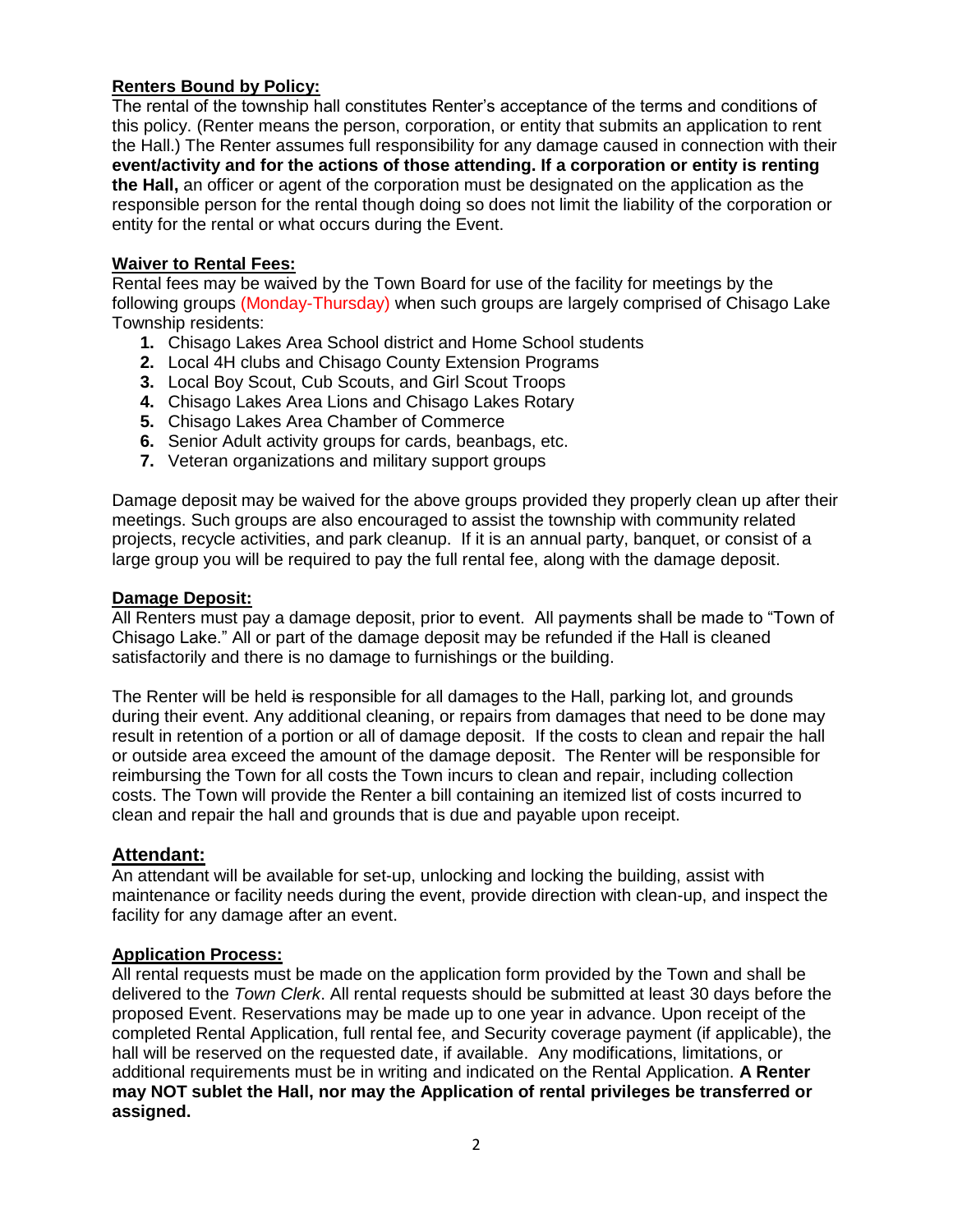# **Rental Hours:**

The rental hours for a particular event shall be as indicated on the Rental Application form and approved by the Town. The Town may approve additional hours for set-up and clean-up after the Event. The Renter and all attendees must vacate the hall by the end of the rental hours or no later than MIDNIGHT.

# **CANCELLATION:**

# **By Renter:**

A letter of cancellation signed by the renter must be submitted as least 30 days prior to the event being cancelled. If the renter cancels 30 days prior to the event, the Town will return any rental fees, and damage deposit paid by renter.

If a renter cancelling a rental request within 30 days of the event, the Town will return any rental fees, and damage deposit paid by renter except for \$100.00.

#### **Dates are not transferable.**

# **By Town:**

The town may cancel any approved rental request in any of the following circumstances:

At any time if the Renter fails to comply with any conditions imposed by the Town on the rental including, but not limited to, failing to pay the required damage deposit rental fee, in full within the time set.

For any reason if the Town provides notice of cancellation to the Renter at least 30 days before the Event, or

At any time for reasons beyond the Town's control, such as in cases of emergency, unsafe environmental or health conditions, or the interruption of utility services.

If the Town cancels a rental request after it has been approved, except for Renter's failure to provide payment, proof of insurance, or to comply with any other conditions imposed on the request within the time set, it will return any rental fees, and damage deposit paid by the Renter. The Renter acknowledges and agrees that the Town shall not be liable for any claims of disruption, loss, or damages resulting from the Town's cancellation of a rental request as provided in this section.

**Use of Hall:** The Renter and all Guest must comply with the following:

# **Keys:**

Arrangements will be made with the *town clerk* to determine how the keys will be handled.

# **Setup and Decorations:**

Decorations may *NOT* be affixed to the walls in any way that causes damage. Confetti, birdseed, rice or other like items are prohibited as they present clean-up problems.

# **Safety:**

No furniture or other items may be placed in such a way as to block an exit. No open flames, sparklers or any fireworks are permitted on the Grounds or in the Hall.

# **Sound Levels:**

Sound levels must be controlled so as not to damage the hall or to disturb neighbors.

# **Disorderly Conduct:**